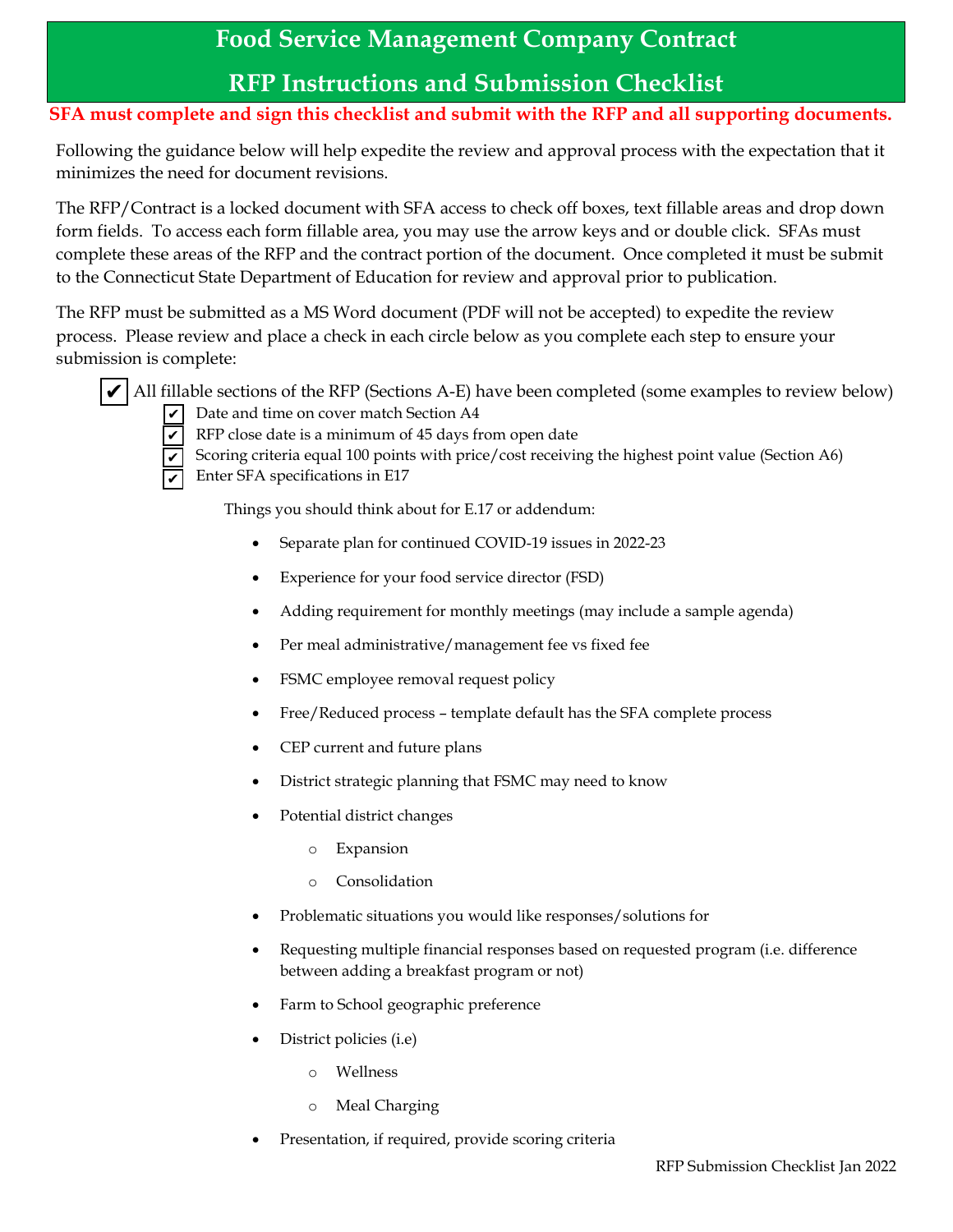Professional associations for FSDs and

 $\vec{v}$  Specific fillable sections of the contract portion of the RFP (Sections I-XVII). **Do not complete other sections of the contract portion as these will be completed during the contract phase of the process.**

- $\overline{Q}$  1.1: Boxes must be checked for each program the SFA will participate in during the term of the contract
- $\overline{Q}$  2.2: Select option for both pull downs
- $\triangledown$  3.3: Check options for B and D only
- $\vec{v}$  3.7: Check one option (Catering)
- $\overline{Q}$  3.8: Check one option (FFVP)
- $\bar{p}$  3.12: Enter number of renewals. This must match renewals noted in E.12.
- $\overline{6}$  3.13: Enter number of renewals. This must match renewals noted in E.12.
- $\overline{6}$  3.15: Check off which summer program and Enter anticipated dates of participation
- $\triangledown$  4.1 1st line option, choose box 1 if frontline staff will be FSMC staff, choose box 2 if frontline staff will be SFA staff. (must be reflective of response in 8.2)
- $\overline{y}$  5.1: Check one option (Prior Equipment)
- $\overline{6}$  5.15: Check one option. If second option is selected, please ensure you have made the additional selections (Transportation)
- $\triangledown$  8.2: Check one option (Non-Management Employees)
- $\triangledown$  8.3: Check one option (Student Workers)
- $\triangledown$  12.5: Enter information (SFA Designee)
- $\triangledown$  12.10(A) if applicable
- $\vec{v}$  12.11(L)(1)(b)
- $\overline{v}$  14.1: Select one option. Select option and enter percentage if required
- $\overline{v}$  15.4 Enter information
- $\overline{v}$  15.7: Enter dollar values (cannot be excessive)
- $\overline{Q}$  16.10: Values should be reflective of the contract's value while holding the FSMC accountable
- $\blacktriangledown$ Schedule: A Cost Responsibility Survey complete
- $\overline{\mathbf{v}}$  Schedule: B Complete Procurement Specifications *(SFA to add all requested products if name brand is requested SFA must include (1) an option for "equivalent" and (2) a Product Formulation Statement)*
- Schedule: C Complete your meal price list ✔
- Schedule: D Complete question #5 and #7 ✔
- <sup>Exhibit</sup> A Schools/Enrollment/Attendance Factor/Free Reduced Percentage/Serving Times/Waves/Child Nutrition Programs ✔
- Exhibit B Reimbursement Claims for the last 12 months (should include each claim for each school) ✔
- $\vec{v}$  Exhibit C Meal Counts and Sales by School (may be aggregate totals per school)